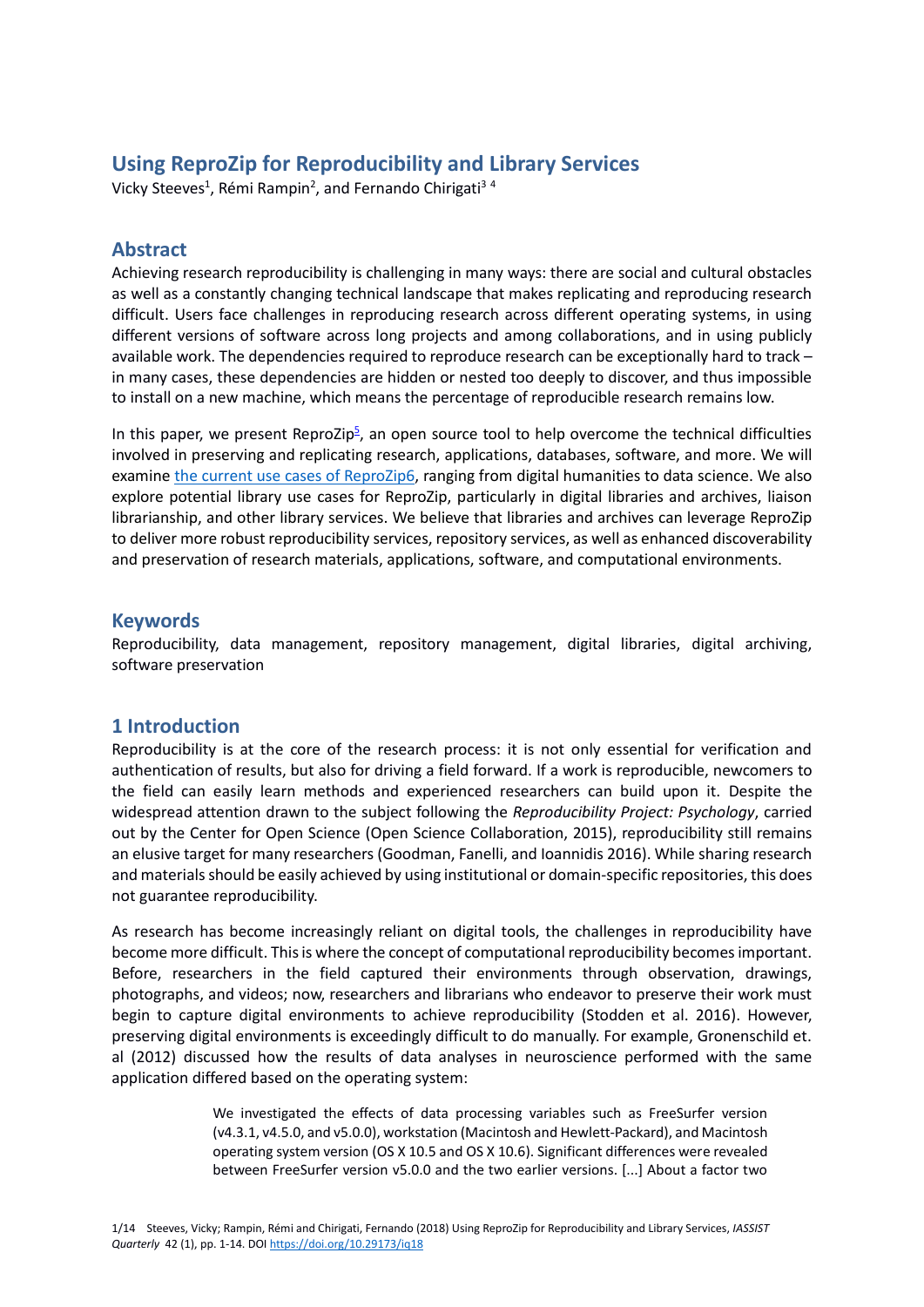smaller differences were detected between Macintosh and Hewlett-Packard workstations and between Mac OS X 10.5 and Mac OS X 10.6. The observed differences are similar in magnitude as effect sizes reported in accuracy evaluations and neurodegenerative studies.

In addition, there may be many unforeseen dependencies for each software or tool, of which different versions from the original configuration may give totally disparate results or not even run. To manually address these problems, collectively known as 'dependency hell,' researchers enter into an errorprone and resource-heavy process. They would have to create a file that encapsulates metadata about their computational environment, including the operating system, hardware architecture, and software library dependencies. Tracking these dependencies is challenging – there are many layers of hardware and software which the average user has no skill or time to examine (Marwick, 2015).

There are a few classes of tools that can be used to capture digital environments. Workflow systems, such as [VisTrails](https://www.vistrails.org/)<sup>z</sup> and [Kepler](https://kepler-project.org/)<sup>g</sup>, represent research as an executable diagram, depicting the flow of the different steps and processes of the research (Davidson and Freire, 2008). Workflow systems help researchers conceptualize and manage the analysis process, support researchers by allowing the creation and reuse of analysis tasks, and (more recently) systematically record provenance information for later use. However, workflow systems have a steep learning curve and often represents too much of an 'ask' for users to adopt. In addition, software dependencies are rarely captured by these systems. Virtual machines (VMs) are an emulation of a computer system and provide the functionality of a physical computer. Common implementations involve specialized hardware, software, or a combination of both (Smith and Ravi Nair, 2005). The resulting files, called 'images,' are often large (gigabytes in size) since they encapsulate the entire operating system. While lightweight solutions exist for VMs, such as Vagrant and Docker, the user is again tasked with building these images, which is timeconsuming. Another potential solution are configuration management systems (Feller, 2013), where users write 'recipes' that take the form of a requirements file that can be use to automate the installation of dependencies. Again, these files must be created manually by the user and updated as their work takes new shape.

Porting existing research to these current solutions takes too much time and work to be of use in researchers' day-to-day workflow. A class of tools that can automatically capture all the dependencies in the original environment and automatically set them up in another environment is needed to span this gap. There are a few tools that address parts of that gap, such as Provenance-To-Use (Pham et al., 2013), which uses CDE (Code, Data, and Environment packaging for Linux) (Guo, 2012) to create a package that contains the dependencies necessary to reproduce the research. However, users can only reproduce these packages on Linux, otherwise they would need to manually create a virtualization environment, which is less user-friendly and can be cumbersome for complex research.

[ReproZip](https://reprozip.org/) was created to fully bridge this gap in computational reproducibility. It is an open source, freely available program that allows users to make their work completely reproducible, down to the operating system level. ReproZip can be used to reproduce a plethora of applications, including data analysis tools, scripts and software written in any language, graphical tools, interactive tools, client-server applications (including databases), and [Jupyter notebooks](https://ipython.org/notebook.html)<sup>9</sup>.

ReproZip works in two steps: automatically tracing the execution of work and then packaging all dependencies in a single, distributable package, a .rpz file (Chirigati et al., 2016). The ease of use extends to the unpacking step as well. For others to reproduce research that was packed using ReproZip, they use ReproUnzip, which works by providing different methods of unpacking from which the second user can choose. ReproUnzip then automatically sets up the environment by extracting metadata captured during the initial tracing process and building the new environment automatically. From there, the user only needs to rerun the work or application. Packaging and reproducing can be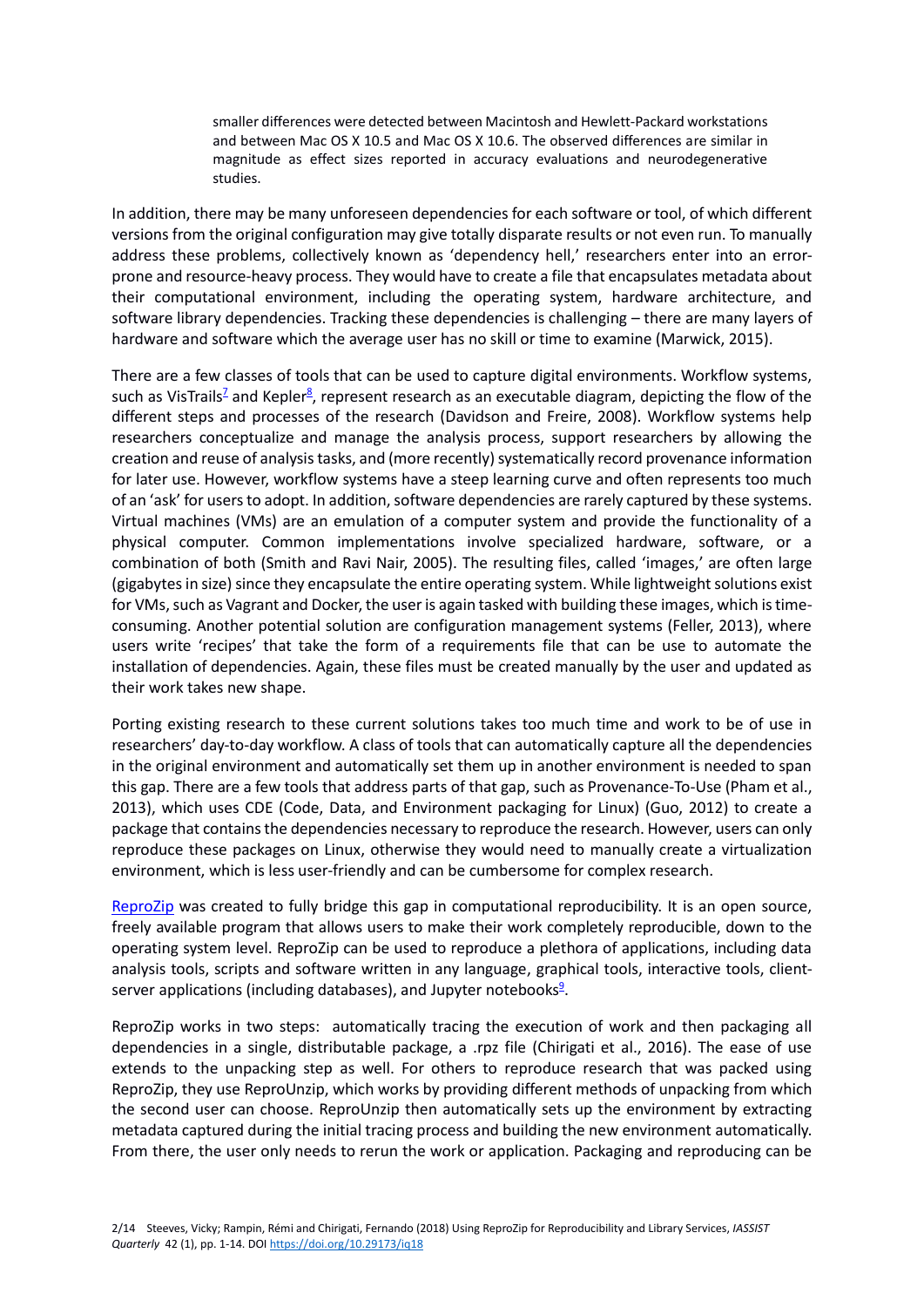achieved in four simple steps  $-$  two steps to pack, and two to unpack  $-$  and makes reproducibility easier to achieve across research domains as compared to the options referenced above.

Users can heavily customize the way they use ReproZip as well. The original user packing their work has a lot of control in what is included in a .rpz file. ReproZip will automatically identify input files, dependencies, and output files, but users have the option of editing the configuration file to remove or add files, to label items more meaningfully, and more. ReproZip packages are also highly portable, in that it automatically creates a virtual machine for the user – no extra work required beyond one click or command – allowing research to be reproduced across different operating systems. ReproZip also uses an extensible architecture for unpacking, which means anyone can add an unpacker to reproduce research while maintaining compatibility with existing ReproZip packages. For example, if Docker ceased to exist, then another unpacker could be written and added to ReproZip, and the packages would maintain forward compatibility.

While ReproZip has primarily been used in research, in this paper, we explore the many ways in which librarians can use ReproZip, from helping user populations create well-managed, reproducible research, to preserving computational environments, and to building library infrastructure.

# **2 Technical Infrastructure**

ReproZip has two stages, one for packing and another for unpacking. ReproZip creates a small, selfcontained package (.rpz file) by automatically identifying, tracking, and capturing all required dependencies of research, applications, databases, and indeed, most digital work (Chirigati et al., 2016). This package can easily be shared, as it is usually quite small, with reviewers, collaborators, or released to the general public (see Figure 1).

Secondary users can unpack the .rpz using ReproUnzip, and reproduce the work on their machine, regardless of operating system (see Figure 2). ReproUnzip then automatically sets up the environment for that user by extracting metadata captured during the initial tracing process and building the environment automatically. ReproUnzip's functionality is not limited to simple reproduction: it also allows users to modify the original work for reuse for new purposes, with very little effort.

### **2.1 Packing**

Currently, users can pack their work using ReproZip on Linux operating systems via the command line. Future work includes adding in a GUI for packing and support for non-Linux environments (see Future Development Work<sup>10</sup>). ReproZip first needs to trace system calls, which identifies all the dependencies necessary to reproduce the environment and the research within. This is accomplished when the user prepends the command 'reprozip trace' to the execution of their research. For instance, if a user runs a Python script to analyze data by typing 'python analysis.py' in the command line, to trace with ReproZip, the user simply runs 'reprozip trace python analysis.py' instead. ReproZip collects information including command-line arguments, environment variables, files read, and files written, and stores everything in a SQLite database.

To detect detailed information about the dependencies, ReproZip keeps strict provenance data. For instance, by observing which files were read and by using the software manager in the operating system, ReproZip can identify the software libraries on which the research depends. ReproZip uses rules to identify the role of files in the execution of the research, such as input files – those files that were only read and do not belong in a software package. All of this information is written to a humanreadable YAML configuration file.

The user can then customize the package via the configuration file, which contains all of the required information for reproducing the work including commands, arguments, working directory,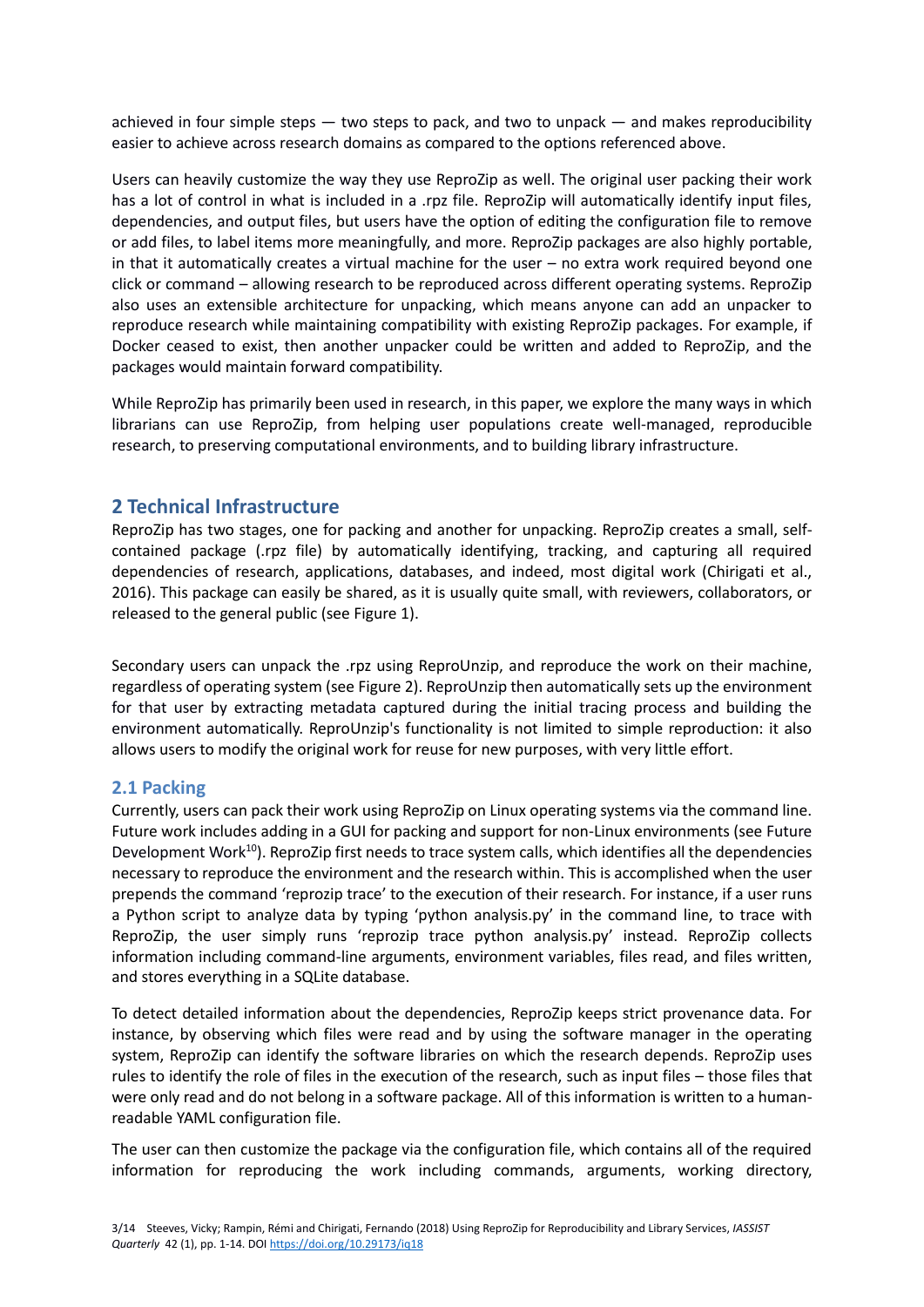environment variables, operating system information, input files, output files, and software packages. This generated file is enough to create a reproducible package, however users can choose to modify it, e.g. to remove sensitive or proprietary information, give meaningful labels to input and output files, or include additional files to support more reproduction settings.

Lastly, users generate a package using the command 'reprozip pack <package-name> ' which compresses all the dependencies, files, and environmental information into a small .rpz file. This is usually small enough to send to reviewers of papers, deposit into an institutional repository, or simply be saved for archival purposes.



**Figure 1.** Packing step on ReproZip.

# **2.2 Unpacking**

ReproUnzip allows users to unpack a .rpz package on any operating system, using the command line or the GUI (Figure 3). Different unpackers are provided to reproduce the corresponding work. ReproUnzip was designed to allow anyone to create new plugins to unpack .rpz files, which will support every package created in the past. This model allows both the core maintainers of ReproUnzip and its users/contributors to plan for current unpackers (Vagrant and Docker) to become deprecated, or for future unpackers to be developed. This way, users are not locked into specific technologies, and so can use their ReproZip packages to the fullest.



**Figure 2.** Unpacking step on ReproZip.

Unpacking works in two steps. The first is setting up the environment, which consists of extracting information from the .rpz, and can be accomplished by using the 'reprounzip setup <package-name>'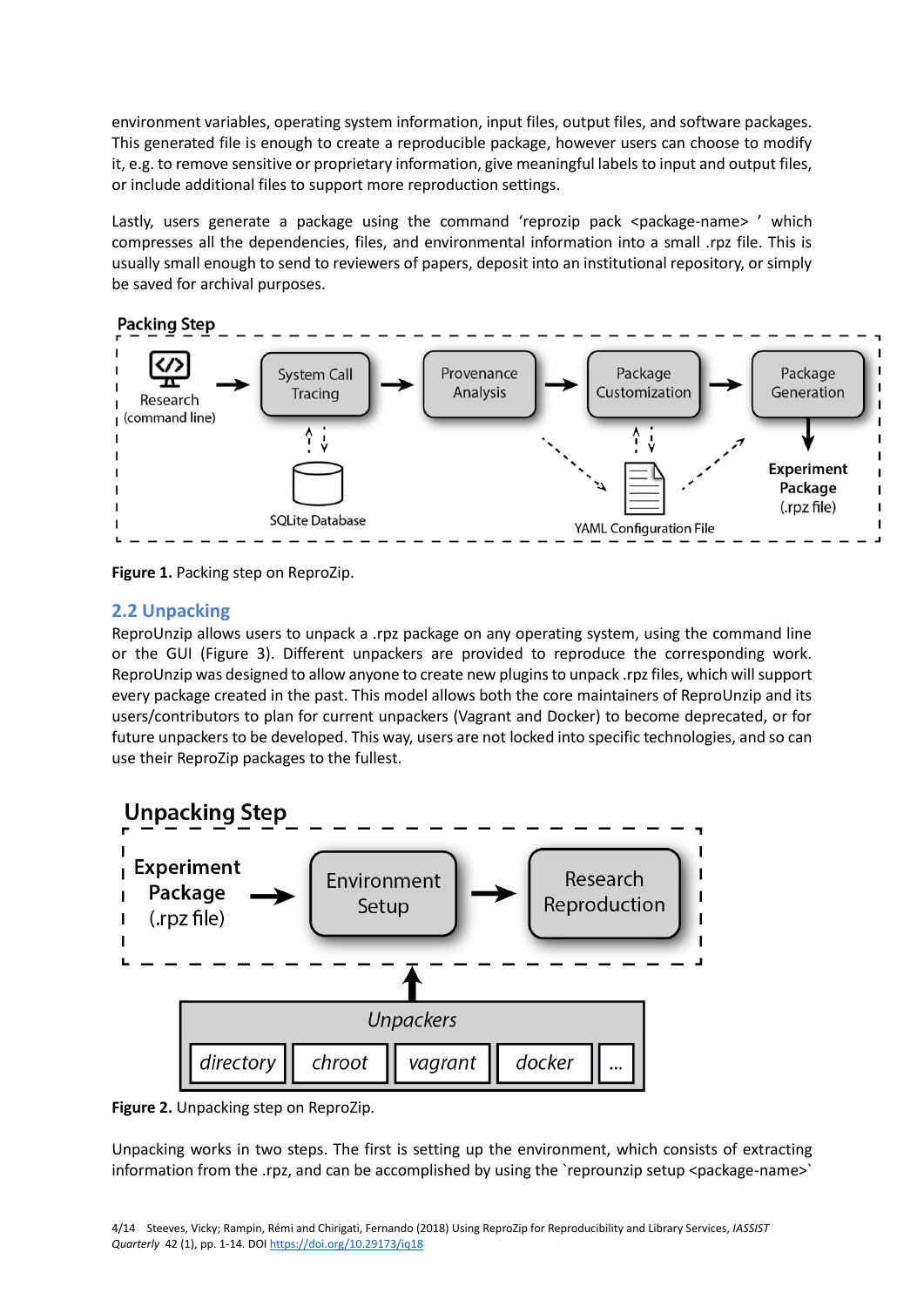command, or by double-clicking the .rpz file to use with the GUI. This step varies based on the unpacker chosen. For reproducing research across different operating systems, users can choose between Vagrant and Docker unpackers. For reproducing the research on Linux, users can additionally use the `directory` or the `chroot` unpackers. For the latter, setting up the .rpz file means copying its contents into a single directory. For the former, a Docker container or Vagrant virtual machine is initialized.

To re-execute the research, users can either use the `reprozip run <path-to-unpacked-work>` on the command line or click the 'Run Experiment' button in the GUI. If the user is unpacking using Vagrant or Docker, ReproUnzip will automatically create and start the virtual machine or Docker container. The secondary user needs no knowledge of these programs – they simply need to use the setup and run commands, and ReproUnzip will take care of the rest. The `directory` and `chroot` options install all the required dependencies in the secondary users' native system, and reruns the research inside a directory. These two unpackers are not recommended because they are not as reliable as Vagrant or Docker, which provide an isolated execution environment.

|                     | Open package                             | Run unpacked experiment                                       |                          |
|---------------------|------------------------------------------|---------------------------------------------------------------|--------------------------|
| RPZ package:        |                                          | /Users/fchirigati/Downloads/stacked-up.rpz                    | <b>Browse</b>            |
| Unpacker:           | directory<br>chroot<br>docker<br>vagrant |                                                               |                          |
| Unpacker options    |                                          |                                                               |                          |
| Elevate privileges: | no                                       |                                                               | ¢                        |
| Base image:         | detect                                   |                                                               |                          |
| Distribution:       | detect                                   |                                                               |                          |
| Install packages:   |                                          | install packages rather than extracting them from RPZ         |                          |
|                     |                                          |                                                               |                          |
|                     |                                          | Destination directory: /Users/fchirigati/Downloads/stacked-up | <b>Browse</b>            |
|                     |                                          |                                                               | <b>Unpack experiment</b> |
|                     |                                          |                                                               |                          |

**Figure 3.** The graphical user interface for unpacking research.

#### **2.2.1 Data Management**

ReproZip identifies the role of files in the research (input and/or output) so users can take advantage of this in the unpacking step. After setting up and reproducing the research, users can download the resulting output files for their own inspection or reuse. Users may also upload their own input files – this is useful when a researcher wants to use the same method on data they have collected independently of the original user.

ReproZip also allows users to visualize and edit their workflow through an integration with VisTrails, a scientific workflow system (Freire and Silva, 2012). By working in VisTrails, users can examine, modify, and play around with their own workflow, which is useful for evaluating the efficiency of methodologies used in the original work. This is made easier by the fact that users can re-execute unpacked work directly inside of VisTrails.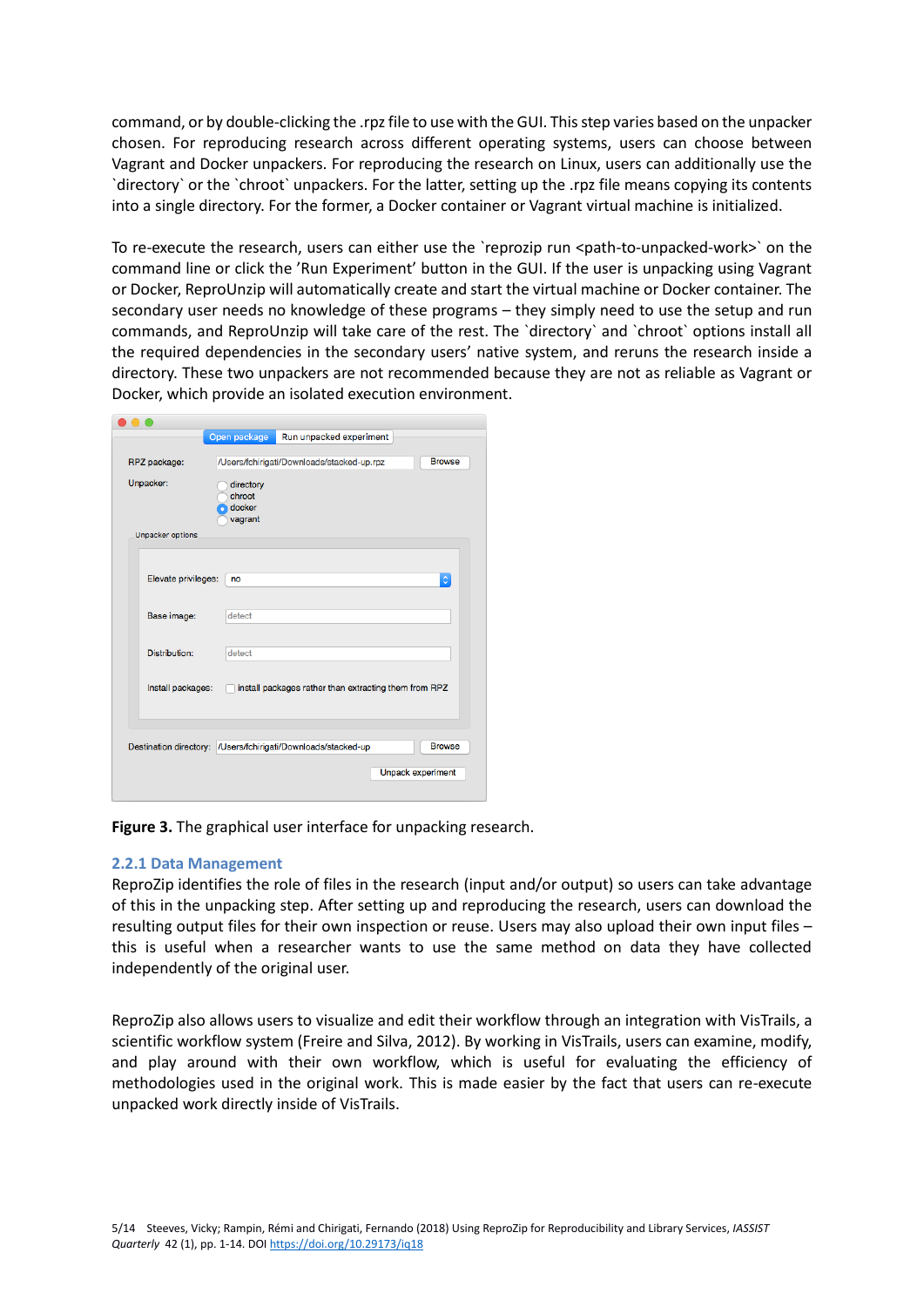# **3 Current Use Cases**

ReproZip's predominant use cases are for archiving scholarly works, publishing and sharing reproducible research, and reviewing results in publications for academic journals. Within scholarly works, ReproZip is used as a means to reproduce work, but also as a useful tool for reproducibility in many different fields, most recently data journalism, geoscience, and neuroscience, for example: Boss and Broussard, 2016; Knoth and Nüst, 2017; Ghosh et al., 2017.

Since version 1.0 was released, ReproZip has had 271 users, and a subset of those users have allowed us to publicize their work on [GitHub](https://github.com/ViDA-NYU/reprozip-examples)<sup>11</sup> and through a website, [ReproZip-Examples](https://examples.reprozip.org/)<sup>12</sup>. Currently, there are four examples from digital humanities and social sciences, specifically from web publishing (including capturing client-server architecture and databases), history, and data journalism (one example has a [playlist of demo videos for this example](https://www.youtube.com/watch?v=SoE2nEJWylw&list=PLjgZ3v4gFxpXdPRBaFTh42w3HRMmX2WfD)<sup>13</sup> on YouTube).

Additional examples include use cases in STEM, including a neuroscience example, which also demonstrates the way ReproZip can be used in tandem with the popular tool Jupyter Notebooks (there are also [demo videos](https://www.youtube.com/watch?v=gs4s2JH8Yw4&list=PLjgZ3v4gFxpW_lesrw1ZE2Ql1yXDsgzki)<sup>14</sup> on YouTube for this example); one interactive graphical application example, and many data science examples, specifically in machine learning, statistics (including simulations), and urban studies.

These examples range not only in discipline, but also in technologies used. We have examples using Java, R, Python, the Django web framework, PostgreSQL databases, and more. The largest ReproZip package in this gallery of examples is only 84 Mb, and the smallest is 19 Mb.



**Figure 4.** Steps in using ReproZip to package StackedUp, a web application.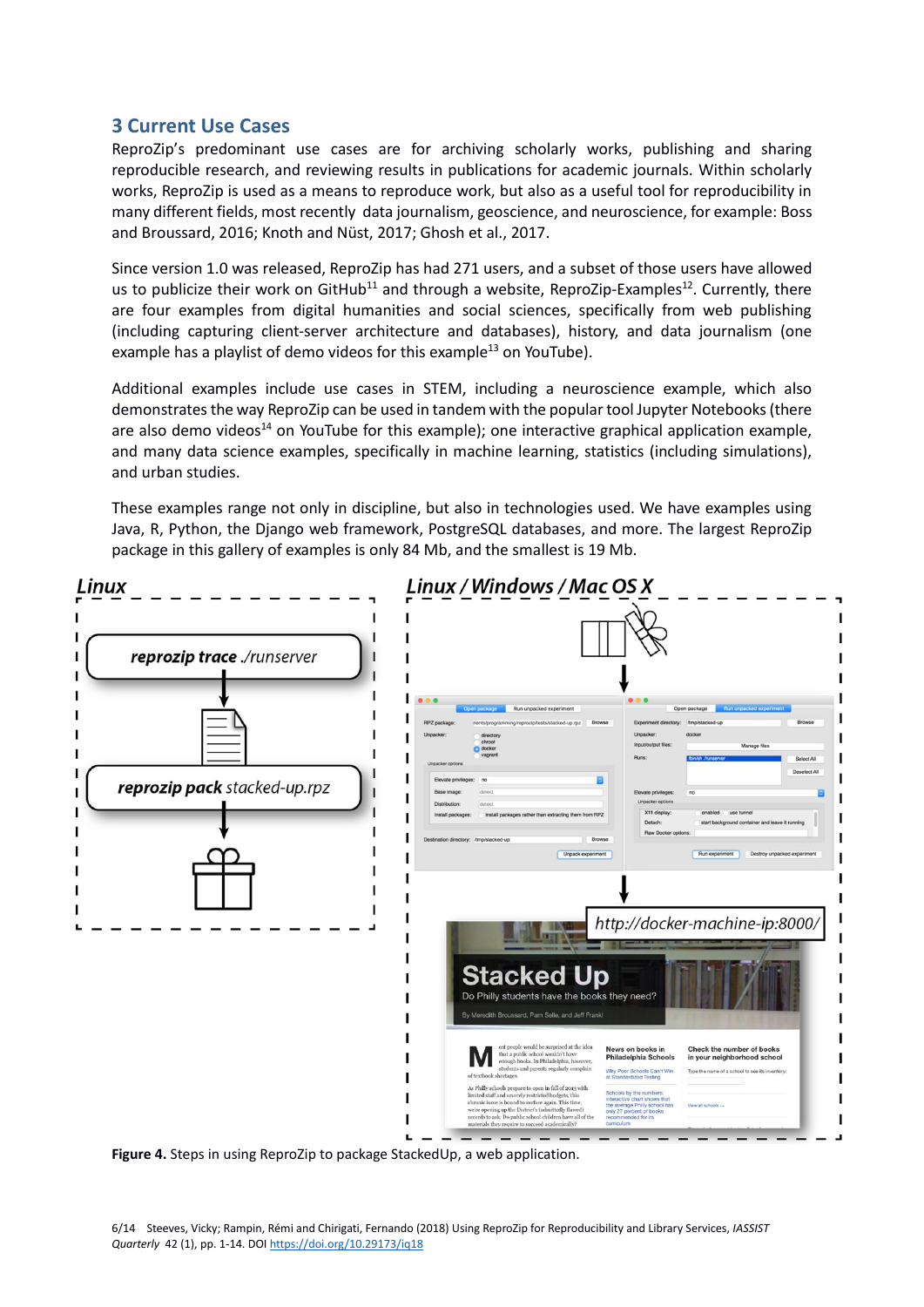ReproZip was also recently integrated into the National Institute of Standards and Technology's CoRR (Cloud of Reproducible Records) web platform, designed as a gateway for simulation management tools to capture software executions. CoRR also allows users to store and view metadata associated with simulation records (Faical Yannick Palingwende Congo, 2015). The testing repository is on GitHub at [CoRR-ReproZip](https://github.com/usnistgov/corr-reprozip)<sup>15</sup>.

ReproZip has also been integrated into publication workflows for scholarly journals and conference proceedings. The journal *Information Systems* recommends using ReproZip for its reproducibility section, which evaluates the reproducibility of submitted papers. ReproZip is also recommended by the Association of Computing Machinery (ACM) Artifact Evaluation Process guidelines, and in the ACM Special Interest Group on Management of Data (SIGMOD) reproducibility review for conference materials. There is continued work on expanding this to fields outside computing, given that ReproZip has a demonstrated usefulness in digital humanities, physical sciences, and social sciences.

# **4 ReproZip in Librarianship**

Librarians involved with research, whether their own or others', can utilize ReproZip to help make it reproducible. Disciplines within librarianship can also use ReproZip to great advantage, such as software preservation, repository management, and generally digital libraries and archives infrastructure.

### **4.1 Digital Libraries**

Using ReproZip, digital preservation work can be streamlined; users, data managers, and digital archivists/librarians can capture works, research, and most digital content at the environmental level to create a preservation-ready object. This file is a preservation-ready object for a number of reasons, but the most salient is the flexibility in unpacking technologies. One .rpz file can be rerun using many different unpackers in ReproUnzip. Due to ReproZip's plugin model, unpackers can be added and removed as systems become more or less popular or usable. If Vagrant no longer exists in ten years, then an unpacker for another virtual machine system can be written and the ReproZip packages remain usable.

However, if in the future there are no containers or virtual machines, then the archivist/librarian can still use the robust technical and administrative metadata in the configuration file that ReproZip provides. This config.yml is machine-readable, and lists every single piece of information about the computational environment and dependencies necessary to recreate the environment. This can be extracted during the 'setup' phase of unpacking.

As digital libraries and archives have begun collecting and preserving software alongside other materials they collect, this has presented many challenges in terms of long-term preservation, which ReproZip could help alleviate. There is a lot of work being done in this area by not only institutional libraries, but also in consortial groups such as th[e Software Preservation Network](http://www.softwarepreservationnetwork.org/)<sup>16</sup>, who seek to "save software together," through community engagement, infrastructure support, and knowledge generation.

However, software preservation has a unique problem in that the boundaries for the preservationready objects are not clearly defined. This is due in large part to the problem of dependency hell described earlier. Some considerations include archiving simply the source code or executable, or the whole environment on which it runs (McDonough and Olendorf, 2011). In describing use cases for software preservation, Rios et. al. (2017) call out first the "capture [of] the research transparency, reproducibility, and reuse scenarios of software preservation. The goals are to enable other researchers to examine and understand the preserved software and enable its re-execution and reuse."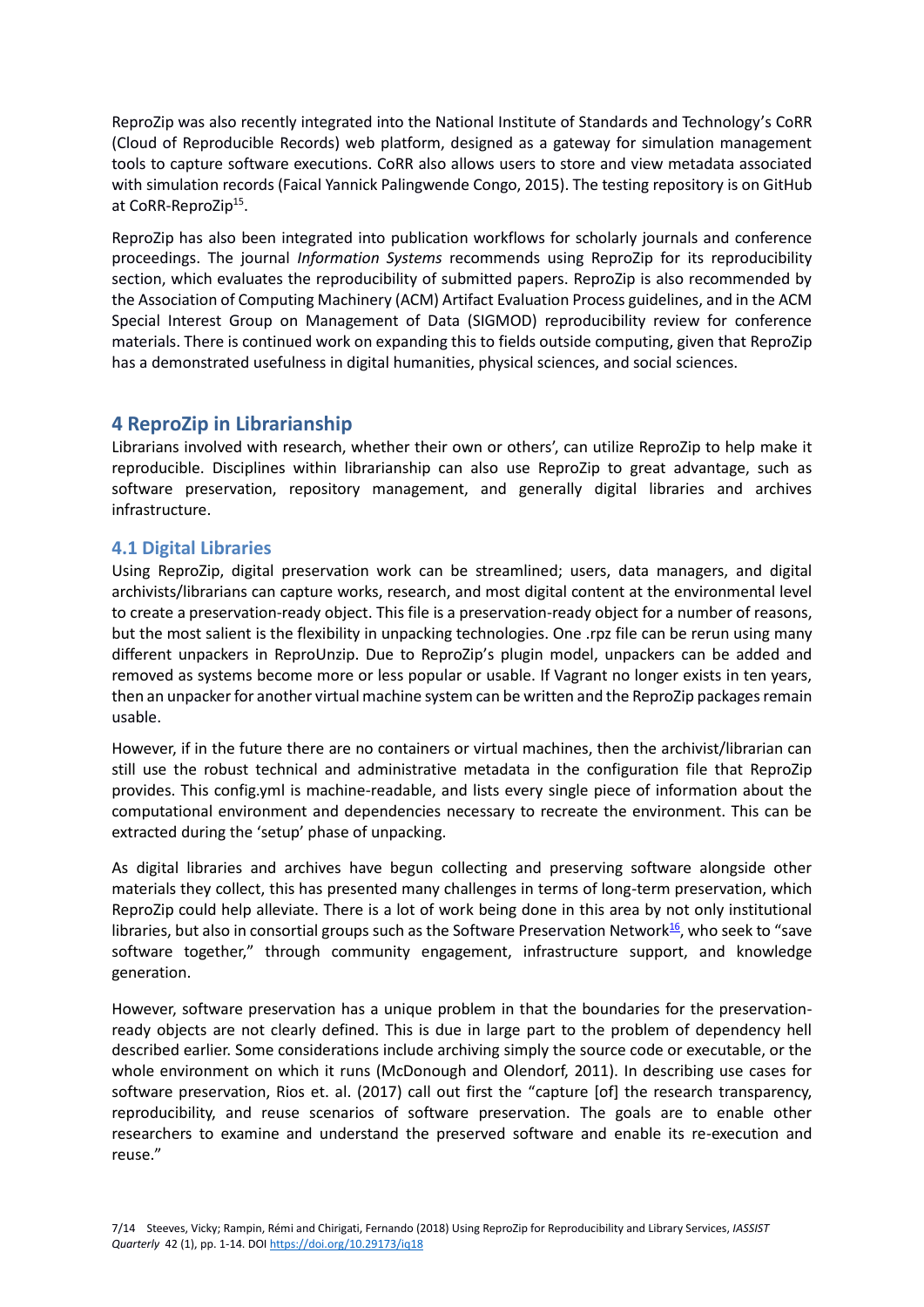ReproZip, in capturing computing environments in which research takes place, could be used to preserve software down to the operating system on which it runs. Additionally, ReproZip allows for users not only to reproduce and modify the packages, but also to reuse them for their own purposes. Making collections accessible and usable are key components of libraries and archives, and ReproZip facilitates this goal for research, applications, and software. Users could leverage ReproZip at library terminals, through obtaining a .rpz file via the catalog, and simply reproduce the research for their own learning and enrichment, or build on the contents for their own work.

ReproZip allows digital librarians and archivists to capture scholarly works, software, and more at the computing environmental level, and have a preservation-ready object at the end of it: the .rpz.

#### **4.2 Repository Management**

Open and accessible infrastructure is key to advancing openness in research. Libraries have answered these challenges by either creating data repositories alongside their institutional repositories, or integrating deposit of data and other research output into their institutional repositories.

As more repositories look to include research materials, building in tools to enable reproducibility is key. ReproZip's implementations in CoRR is one example of how it can be integrated into a repository environment. CoRR uses ReproZip as an application that users registered to the platform could use to host and store their ReproZip 'records,' which are metadata records and .rpz files that are accessible, shareable, and published within CoRR. Users can add to the 'reprozip trace' command the configuration to automatically push .rpz files and metadata to the platform.

This represents a way to integrate ReproZip into the ingest process of repositories. While the ingest process in a library context would look different (a standard ingest process and descriptive metadata added), ReproZip provides extensive metadata extraction options available from the configuration files that would help in automating this workflow. From the package, which contains extremely detailed technical and administrative metadata, can be exported as a json file, which allows for extensible models of metadata – such as crosswalking to the Resource Description Framework (RDF) or Dublin Core (Digital Public Library of America, 2017). Aggregating metadata from diverse digital objects requires this level of extensibility, which ReproZip automatically supplies within its own options for reading and extracting metadata. Allowing ReproZip packages to be a citable object within repositories would also go a long way in creating cultural shifts towards rewarding reproducible practices.

As repositories begin to build curation workflows around reproducibility, ReproZip can be built in to expand the creation of reproducible works. Additionally, as these services grow and expand models of ingest workflows to include a variety of digital objects, repository managers can leverage the metadata created within the ReproZip packages.

#### **4.3 Academic Libraries**

With the rise of data services departments (also called data management, research data services, or statistical services) in academic libraries, their involvement with researchers' data management has grown exponentially (Crowe and Crumpton, 2016). Currently, most support in academic libraries for reproducibility comes out of data management services. However, data management is a means towards reproducibility, and libraries must begin to develop holistic support for reproducible research practices, extending beyond simply data management.

#### **4.3.1 Liaison Librarians/Subject Specalists**

Liaison librarians play a central role in identifying and reacting to user needs. Liaison work includes assessment of services, collecting materials to satisfy patron needs, and locating useful resources to enhance scholarship. But perhaps most importantly, liaison work involves a focused and dedicated relationship with a subset of library users – the work is reliant on these relationships which requires two-way communication (Silver, 2015). In this way, many library workers rely on liaison librarians to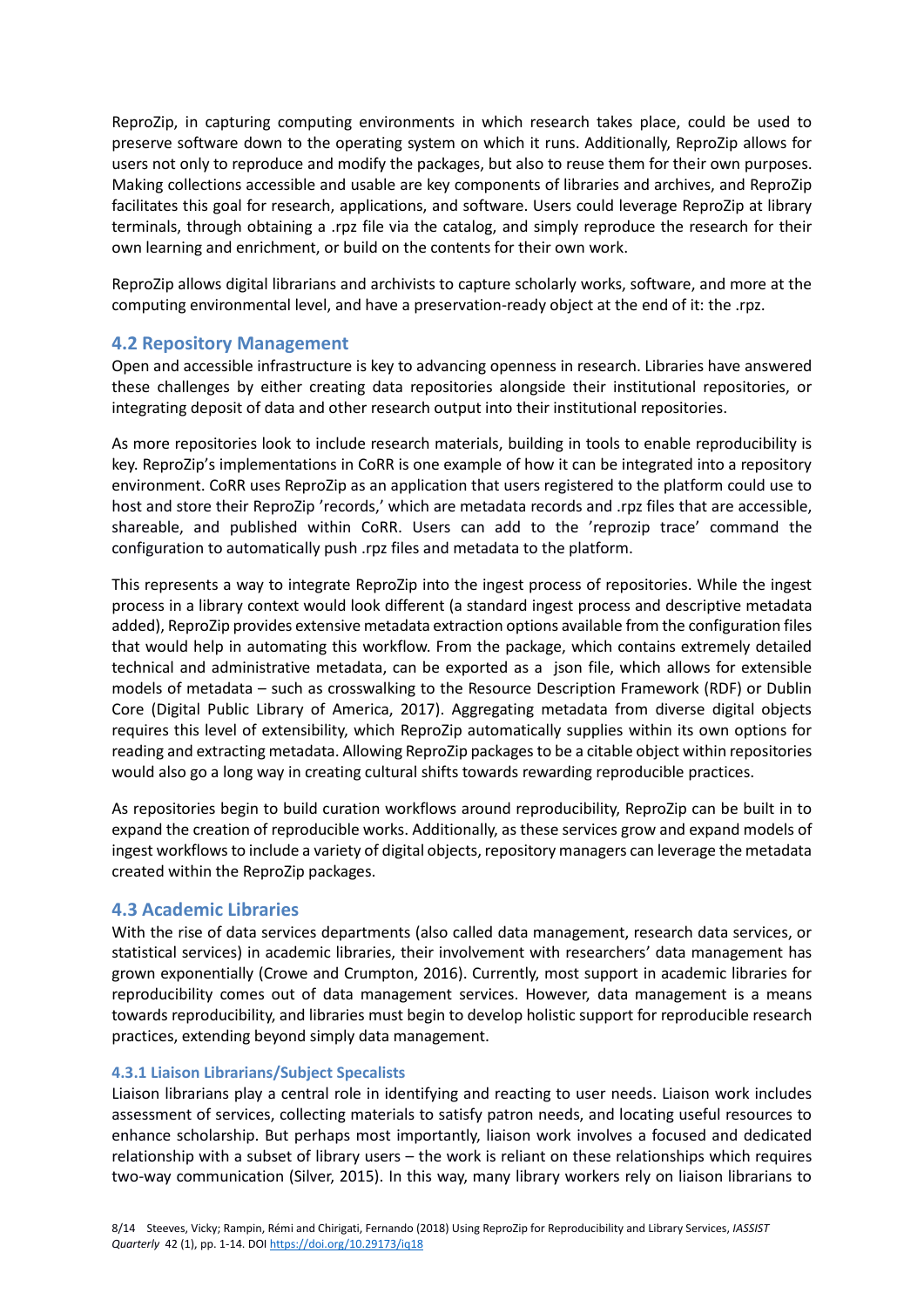effectively communicate new initiatives, ideals, and services offered. Liaison librarians are the bridge between students and faculty and the library. This offers an excellent opportunity to encourage and disseminate information on reproducible practices, particularly with ReproZip.

Furthermore, liaison librarians also are research collaborators. A recent case study that exemplifies this idea is a paper co-authored by Katherine Boss, the liaison librarian at New York University for journalism and media studies, and Meredith Broussard, a faculty member in the Arthur L. Carter Journalism Institute at New York University. Their paper, 'Challenges facing the preservation of borndigital news applications,' delves into how two different domain-specific sets of expertise work in tandem to solve a set of problems evident in both fields – digital preservation and archiving of news apps (such as [Dollars for Docs](https://projects.propublica.org/docdollars/)<sup>17</sup>). On the library side, there's the challenge of digital preservation and archiving software, but also conceptually of how to collect, disseminate, and make these news apps accessible (Boss and Broussard, 2016). On the journalism side, there is a serious concern that as funding falls away, so too will these important digital resources that organizations such as ProPublica provide. Working together, these research questions are advanced in both fields, and accessibility to vetted news applications is advanced. Boss and Broussard are also exploring ReproZip as a solution to news app preservation (see the [StackedUp](https://github.com/ViDA-NYU/reprozip-examples/tree/master/stacked-up) $^{18}$  example on Reprozip-Examples) as a direct result of collaboration with the ReproZip development team (one member is a librarian) which resulted in Boss communicating this tool to her department.

Generalizing from Boss and Broussard's partnership, there is space and motivation for liaison specialists to work not only with other library partners, but also researchers. This can include using ReproZip for mutual benefit -- the library gains an excellent way to preserve and build collections of diverse, preservation-ready research outputs, and users easily integrate reproducible practices into their workflows.

#### **4.3.2 Data Services**

As libraries add support for data services, which typically include data management training and software support for quantitative, geographic information systems (GIS), and qualitative research, there should be support for reproducible research practices. As demonstrated, ReproZip is an extremely user-friendly tool. In two steps, users can have reproducible research, and in another two steps, a secondary user can unpack the .rpz file and re-execute their work. This presents a low barrier not only to the research community, but also to those in data services departments involved with instruction and consultation. Support for reproducibility using ReproZip in research data services would draw in a lot of opportunities to cross-campus collaboration, as well as position data services departments and the library as a center for modern research practices.

By adding ReproZip to the curriculum of data services department workshops, and to the list of supported software, data services teams can become a center on campus for assisting the reproducibility of their user's works.

### **5 Future Development Work**

ReproZip has been evolving since 2012 and has always been open source. Development work on the tool has been initiated through assessing user needs, ascertained through one-on-one interactions, workshops, GitHub issues, and/or the ReproZip users mailing list. The hope is to continue this work as a core team of maintainers, but also solicit contributions from the community of users.

#### **5.1 macOS Packing**

ReproZip currently only allows for packing on Linux OS. Across domains, this represents a minority of users, who tend to prefer macOS and Windows.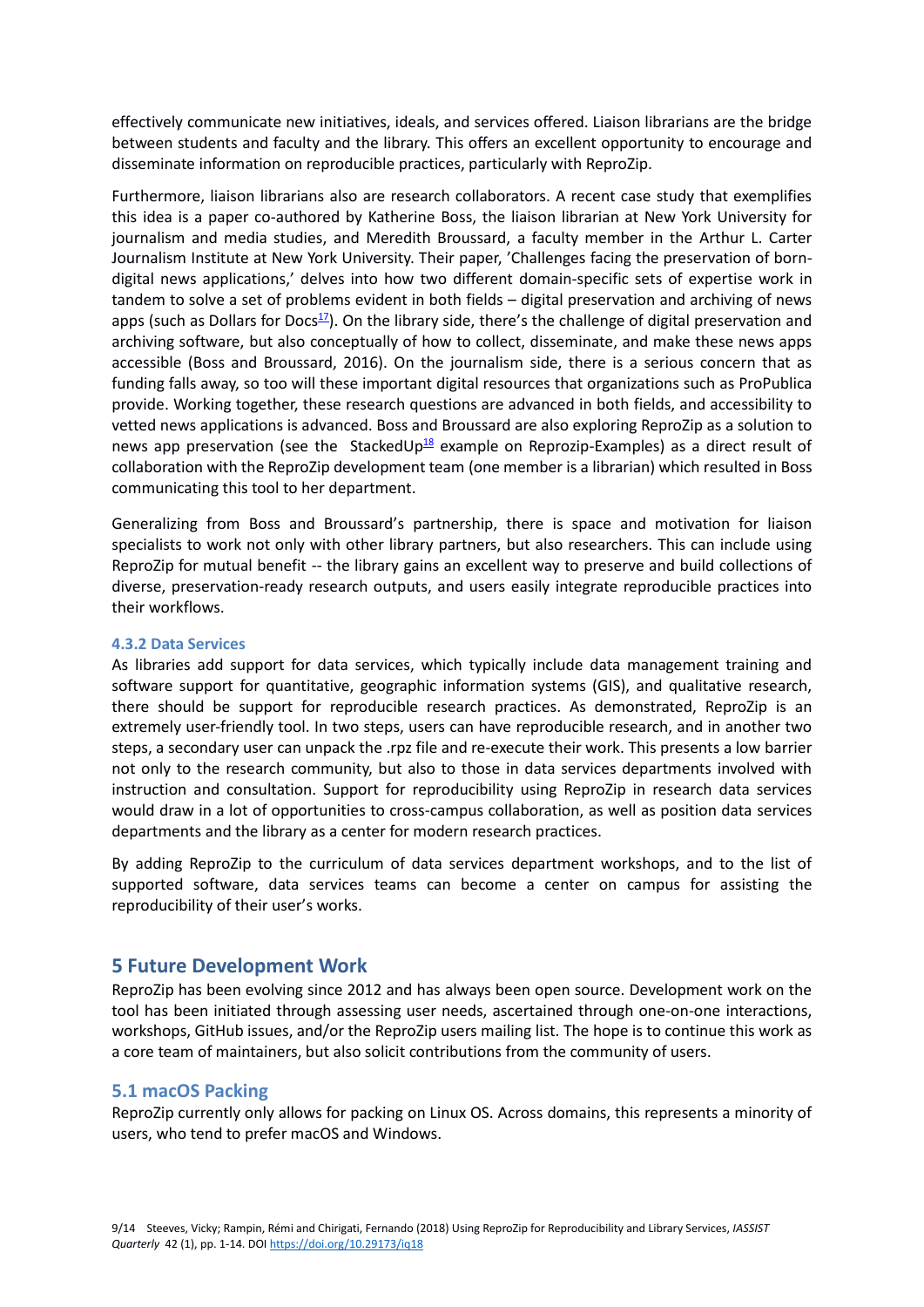The team has chosen to begin with macOS, as packing on this operating system is technically possible with a low barrier, based on our previous work. Because macOS and Linux are both Unix-based operating systems, ReproZip could potentially use *dtrace* to capture dependencies on macOS in place of the *ptrace* that is available for Linux systems. The limitations of reproducing macOS environments are significant in terms of licensing; as set out in the macOS user agreement, users may only run macOS on Apple machines. Therefore, unpacking would only be 'allowed' on another macOS machine, which would be very limiting to the users.

### **5.2 ReproZip-Jupyter**

Jupyter notebooks (also know as IPython Notebooks) are an interactive computational environment where users can combine executable code, text, math, plots, and rich media (Thomas et al., 2016). This tool is increasingly at the center of research initiatives across many domains of scholarship. However, Jupyter notebooks are not inherently reproducible: they do not capture provenance information, dependencies, or the native environment. To add this missing element, the developers created the Jupyter plugins for ReproZip, which allow users to pack a notebook from the Jupyter interface, and also to choose to start a notebook server and rerun when unpacking. Users can see the [source](https://github.com/ViDA-NYU/reprozip/tree/ipython)<sup>19</sup> and watch [a demo video](https://www.youtube.com/watch?v=Y8YmGVYHhS8)<sup>20</sup> demonstrating packing a notebook.

#### **5.3 Workflow Visualizations and Graphs**

Currently, ReproZip allows users to visualize the provenance and execution of the contents of a .rpz package using GraphViz, an open source graph visualization software, used to represent structural information as diagrams of abstract graphs and networks (Gansner and North, 2000). This allows users to graphically represent the flow of their work, both for internal exploratory purposes and for tracking provenance.

There is room for improvement on this simple visualization by using the D3 Javascript library<sup>21</sup> to make the graph more appealing aesthetically, and to allow the user to interactively explore the provenance data which is often too much to be shown in full on a single graph. It will also be integrated into the GUI of ReproUnzip, so users could interact with the graph and choose to save snapshots as image files for sharing and publication from there. This would help users in communicating the execution and provenance of their research or application. A prototype of this has been created but not yet integrated into ReproZip.

#### **5.4 MPI/HPC**

Lastly, there is demand to add more support for researchers who use High Performance Computing (HPC) in their research. ReproZip runs on Linux and therefore on most HPC clusters. There has been success reproducing experiments spanning multiple machines with shared filesystems using the Message Passing Interface (MPI) framework, merging the traces into a working .rpz file. In the future, the team aims to add functionality that is aware of the common scheduling tools and setups of HPC facilities to automatically run ReproZip to trace all the processes without the user having to adapt his job submission routine. For unpacking, correctly rerunning an unpacked experiment through ReproUnzip for reproduction on a new cluster also requires extra functions. It would also be prudent to develop unpacker plugins specifically for HPC environment, where virtual machines are impractical and Docker is generally not yet available.

# **6 Conclusion**

The library community can leverage ReproZip in instruction, consultation, repository services, digital archiving, and in their own research. It is extensible enough to be used for reproducibility across research domains as well as across library services. It is simple enough to use that it can be easily adopted to ensure reproducibility of scholarship, even if reproducibility is an afterthought. The user does not need to start their project with reproducibility in mind – but can, in the end, use ReproZip to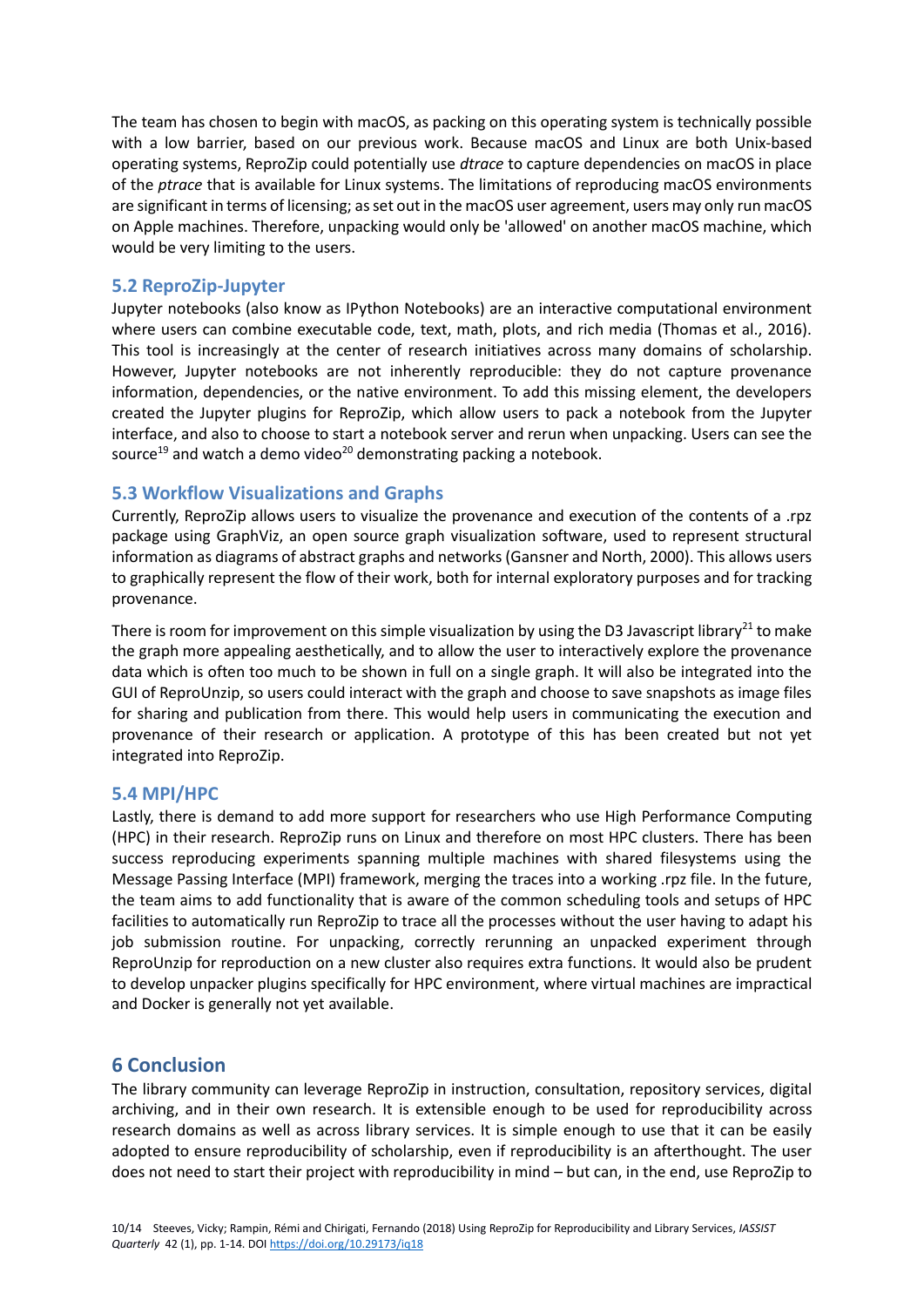create a compendium of their work that's easily shareable, citable (if deposited in an institutional repository), and usable by themselves and the community at large. Ultimately, this improves research by lowering the barriers to reproducibility, and also improves the way in which the LIS community can preserve and make discoverable these research compendia.

## **7 Acknowledgements**

We would like to acknowledge Dr. Juliana Freire, the Principal Investigator of the ReproZip project, for her support in continuing to build ReproZip. We'd also like to thank Dr. Nicholas Wolf, Beth Daniel Lindsay, Jonathan Petters, and Declan Fleming for comments on this paper. Lastly, we would like to acknowledge the support from the Gordon and Betty Moore Foundation as well as the Alfred P. Sloan Foundation. The Moore-Sloan Data Science Environment was vital to the development of ReproZip.

# **References**

Boss, Katherine, and Meredith Broussard. "Challenges Facing the Preservation of Born-Digital News Applications," 2016.

http://blogs.sub.uni-hamburg.de/ifla-newsmedia/wp-content/uploads/2016/04/Boss-Broussard-Challenges-Facing-the-Preservation-of-Born-digital-News-Applications.pdf.

Chirigati, Fernando, Rémi Rampin, Dennis Shasha, and Juliana Freire. "ReproZip: Computational Reproducibility With Ease," 2085–88. ACM Press, 2016. doi:10.1145/2882903.2899401.

Crowe, Kathryn, and Michael Crumpton. "Defining the Libraries' Role in Research: A Needs Assessment; A Case Study," 2016. https://libres.uncg.edu/ir/listing.aspx?id=19091.

Davidson, Susan B., and Juliana Freire. "Provenance and Scientific Workflows: Challenges and Opportunities." In Proceedings of the 2008 ACM SIGMOD International Conference on Management of Data, 1345–1350. SIGMOD '08. New York, NY, USA: ACM, 2008. doi:10.1145/1376616.1376772.

Digital Public Library of America. "An Introduction to the DPLA Metadata Model," January 6, 2017. https://dp.la/info/wp-content/uploads/2015/03/Intro\_to\_DPLA\_metadata\_model.pdf.

"Docker." Docker, 2017. https://www.docker.com/.

Faical Yannick Palingwende Congo. "Building a Cloud Service for Reproducible Simulation Management." In Proceedings of the 14th Python in Science Conference, edited by Kathryn Huff and James Bergstra, 195–201, 2015.

https://conference.scipy.org/proceedings/scipy2015/pdfs/yannick\_congo.pdf.

Feller, M. "Configuration Management." IEEE Transactions on Engineering Management EM-16, no. 2 (February 7, 2013): 64–66. doi:10.1109/TEM.1969.6447051.

Fernando Rios, Nicole Contaxis, Bridget Almas, Paula Jabloner, and Heidi Kelly. "Exploring Curation-Ready Software: Use Cases." The Software Preservation Network, April 14, 2017. http://www.softwarepreservationnetwork.org/exploring-curation-ready-software-use-cases/.

Freire, J., and C. T. Silva. "Making Computations and Publications Reproducible with VisTrails." Computing in Science Engineering 14, no. 4 (July 2012): 18–25. doi:10.1109/MCSE.2012.76.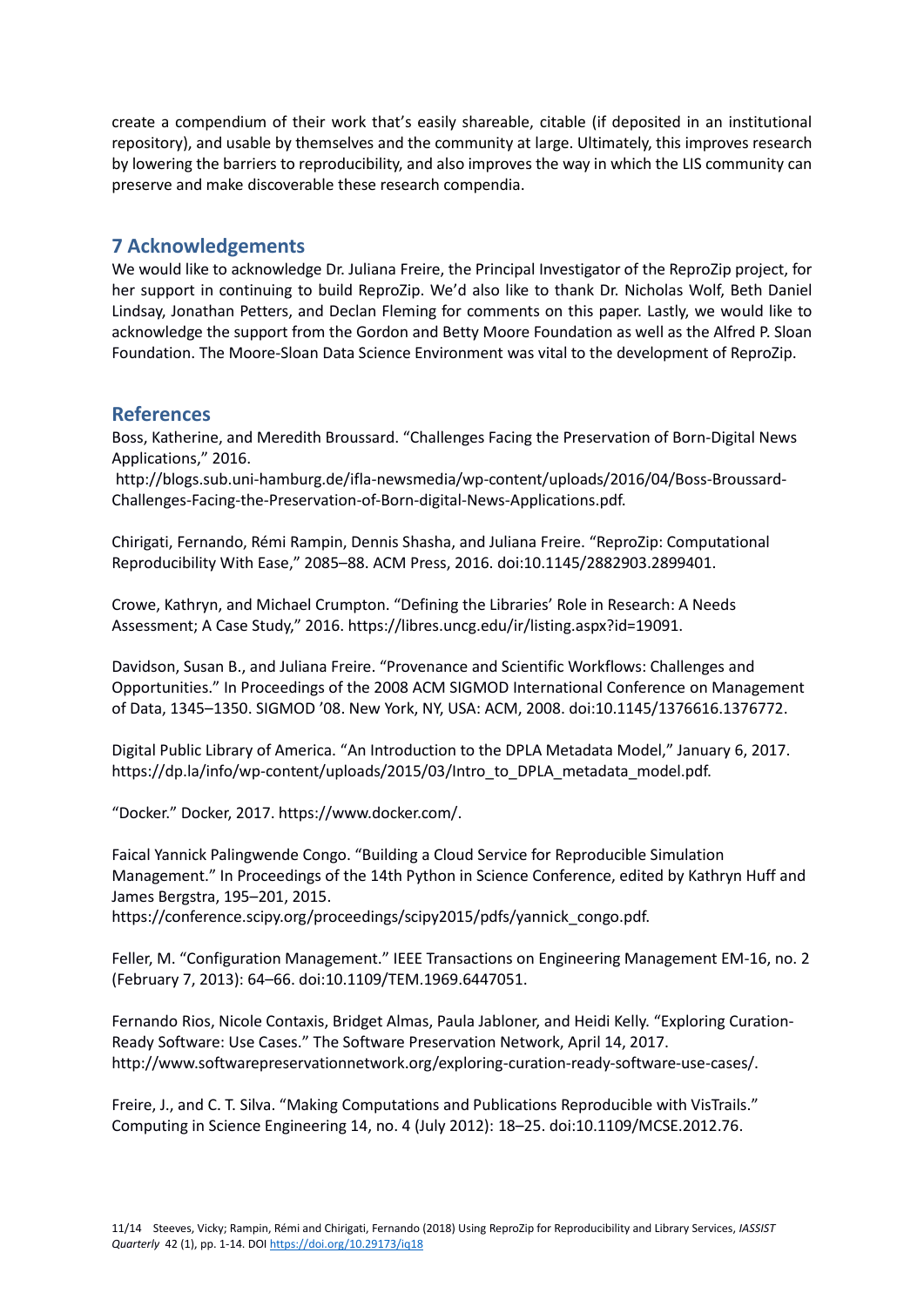Gansner, Emden R., and Stephen C. North. "An Open Graph Visualization System and Its Applications to Software Engineering." Software: Practice and Experience 30, no. 11 (September 2000): 1203–33. doi:10.1002/1097-024X(200009)30:11<1203::AID-SPE338>3.0.CO;2-N.

Ghosh, Satrajit S., Jean-Baptiste Poline, David B. Keator, Yaroslav O. Halchenko, Adam G. Thomas, Daniel A. Kessler, and David N. Kennedy. "A Very Simple, Re-Executable Neuroimaging Publication." F1000Research 6 (February 10, 2017): 124. doi:10.12688/f1000research.10783.1.

Goodman, Steven N., Daniele Fanelli, and John P. A. Ioannidis. "What Does Research Reproducibility Mean?" Science Translational Medicine 8, no. 341 (June 1, 2016): 341ps12-341ps12. doi:10.1126/scitranslmed.aaf5027.

Gronenschild, Ed H. B. M., Petra Habets, Heidi I. L. Jacobs, Ron Mengelers, Nico Rozendaal, Jim van Os, and Machteld Marcelis. "The Effects of FreeSurfer Version, Workstation Type, and Macintosh Operating System Version on Anatomical Volume and Cortical Thickness Measurements." Edited by Satoru Hayasaka. PLoS ONE 7, no. 6 (June 1, 2012): e38234. doi:10.1371/journal.pone.0038234.

Guo, Philip. "CDE: A Tool for Creating Portable Experimental Software Packages." Computing in Science & Engineering 14, no. 4 (July 2012): 32–35. doi:10.1109/MCSE.2012.36.

Knoth, Christian, and Daniel Nüst. "Reproducibility and Practical Adoption of GEOBIA with Open-Source Software in Docker Containers." Remote Sensing 9, no. 3 (March 18, 2017): 290. doi:10.3390/rs9030290.

Marwick, Ben. "How Computers Broke Science – and What We Can Do to Fix It." The Conversation, November 9, 2015. http://theconversation.com/how-computers-broke-science-and-what-we-can-doto-fix-it-49938.

McDonough, Jerome, and Robert Olendorf. "Saving Second Life: Issues in Archiving a Complex, Multi-User Virtual World." International Journal of Digital Curation 6, no. 2 (October 7, 2011): 89–108. doi:10.2218/ijdc.v6i2.192.

Open Science Collaboration. "Estimating the Reproducibility of Psychological Science." Science 349, no. 6251 (August 28, 2015): aac4716-aac4716. doi:10.1126/science.aac4716.

Pham, Quan, Tanu Malik, and Ian Foster. "Using Provenance for Repeatability." In Proceedings of the 5th USENIX Conference on Theory and Practice of Provenance, 2–2. TaPP'13. Berkeley, CA, USA: USENIX Association, 2013. http://dl.acm.org/citation.cfm?id=2482613.2482615.

Silver, Isabel D. "For Your Enrichment: Outreach Activities for Librarian Liaisons." Reference & User Services Quarterly 54, no. 2 (January 26, 2015): 8–14.

Smith, J.E., and Ravi Nair. "The Architecture of Virtual Machines." Computer 38, no. 5 (May 2005): 32–38. doi:10.1109/MC.2005.173.

Stodden, Victoria C. "The Scientific Method in Practice: Reproducibility in the Computational Sciences," 2010. https://academiccommons.columbia.edu/catalog/ac:140117.

Stodden, Victoria, Marcia McNutt, David H. Bailey, Ewa Deelman, Yolanda Gil, Brooks Hanson, Michael A. Heroux, John P. A. Ioannidis, and Michela Taufer. "Enhancing Reproducibility for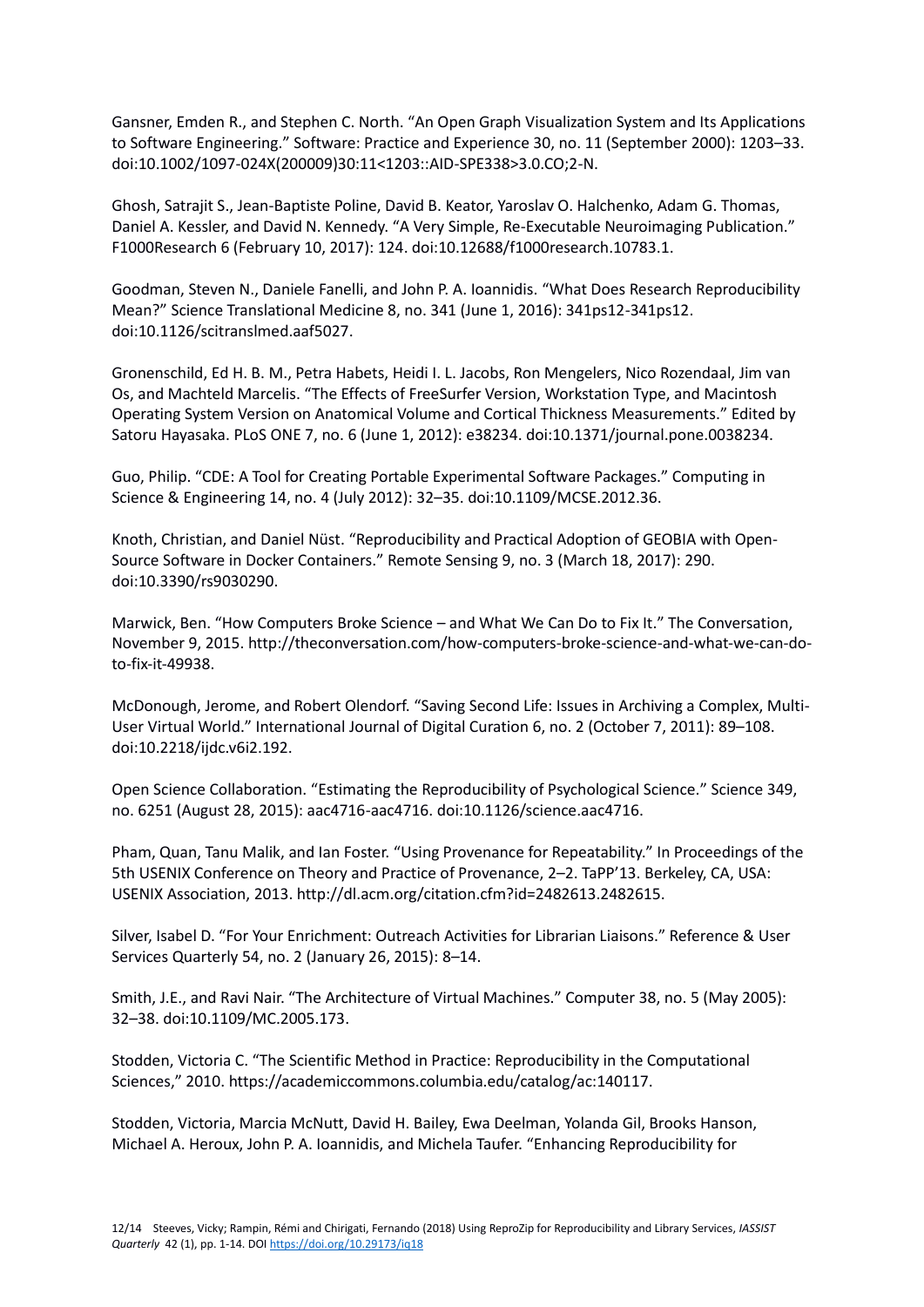Computational Methods." Science 354, no. 6317 (December 9, 2016): 1240–41. doi:10.1126/science.aah6168.

Thomas, Kluyver, Ragan-Kelley Benjamin, Pérez Fernando, Granger Brian, Bussonnier Matthias, Frederic Jonathan, Kelley Kyle, et al. "Jupyter Notebooks-- a Publishing Format for Reproducible Computational Workflows." Stand Alone, 2016, 87–90. doi:10.3233/978-1-61499-649-1-87.

# **Endnotes**

**.** 

<sup>1</sup>Vicky Steeves is Librarian for Research Data Management and Reproducibility, Division of Libraries & Center for Data Science, New York University[, vicky.steeves@nyu.edu](mailto:vicky.steeves@nyu.edu)

<sup>2</sup>Rémi Rampin is PhD Candidate, Tandon School of Engineering, New York University, [remi.rampin@nyu.edu](mailto:remi.rampin@nyu.edu)

<sup>3</sup>Fernando Chirigati is Research Engineer, Center for Data Science, New York University, [fchirigati@nyu.edu](mailto:fchirigati@nyu.edu)

<sup>4</sup>The authors presented this paper at the 2017 IASSIST conference. The presentation can be found here:<https://vickysteeves.gitlab.io/2017-IASSIST-ReproZip/#/>

<sup>5</sup><https://www.reprozip.org/>

<sup>6</sup><https://examples.reprozip.org/>

<sup>7</sup><https://www.vistrails.org/>

<sup>8</sup><https://kepler-project.org/>

<sup>9</sup><https://ipython.org/notebook.html>

<sup>10</sup>#5 Future Development Work

<sup>11</sup><https://github.com/ViDA-NYU/reprozip-examples>

<sup>12</sup><https://examples.reprozip.org/>

<sup>13</sup>[https://www.youtube.com/watch?](https://www.youtube.com/watch?v=SoE2nEJWylw&list=PLjgZ3v4gFxpXdPRBaFTh42w3HRMmX2WfD)  [v=SoE2nEJWylw&list=PLjgZ3v4gFxpXdPRBaFTh42w3HRMmX2WfD](https://www.youtube.com/watch?v=SoE2nEJWylw&list=PLjgZ3v4gFxpXdPRBaFTh42w3HRMmX2WfD)

<sup>14</sup>[https://www.youtube.com/watch?v=gs4s2JH8Yw4&list=PLjgZ3v4gFxpW\\_lesrw1ZE2Ql1yXDsgzki](https://www.youtube.com/watch?v=gs4s2JH8Yw4&list=PLjgZ3v4gFxpW_lesrw1ZE2Ql1yXDsgzki)

<sup>15</sup><https://github.com/usnistgov/corr-reprozip>

<sup>16</sup><http://www.softwarepreservationnetwork.org/>

<sup>17</sup><https://projects.propublica.org/docdollars/>

<sup>18</sup><https://github.com/ViDA-NYU/reprozip-examples/tree/master/stacked-up>